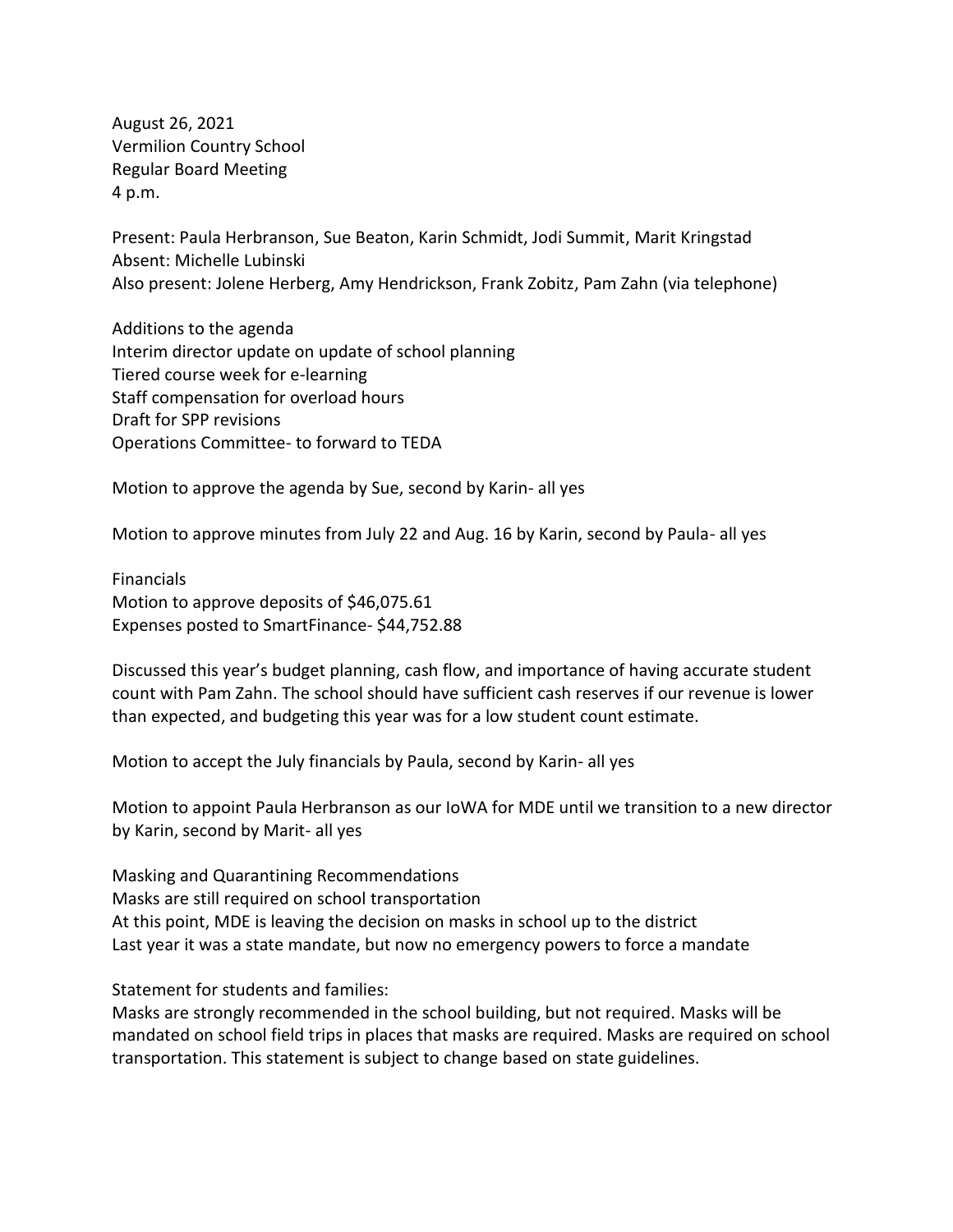Masks will be provided for all students and available on school transportation. Hand sanitizing stations are available and use is encouraged.

Quarantining- If a student or staff is experiencing symptoms, they should be kept home from school, and it is strongly recommended they get tested. Students who are experiencing possible COVID symptoms at school will be sent home.

Distance Learning

VCS was approved for any of the three Tier Options, approving is through entire school year

Paula—Gave update on staff inservice week one: First week of school schedule including MAP testing Went through employee manual- will have Edvisions update as needed Al has gotten the new chromebooks running Developed a class schedule Updated the SPP to meet our current program Still need to update the student handbook

Teaching staff will be filling in for the open .5 social studies and .5 special education positions. This leaves no prep periods for the teachers. This necessitates a blended learning option to give the teachers time for class prep and staff meetings on Mondays.

Motion to approve the Blended Learning Option by Marit, second by Sue- all yes

Sue Beaton has to leave at 5:45pm

Discussion with Amy Hendrickson about possible options for eight high-risk students she has been working with. Our school is unable to offer a full-time online option with Amy working as a tutor because of liability/insurance issues (students being transported in non-school vehicle and working in off-site classrooms). Also concerned about being able to offer special education services. VCS would like to see these students formally enrolled and attending classes on site as much as possible, and would consider hiring Amy as a para to work with these students.

Motion to approve teacher overload pay while school is down 1.0 FTE staff, adding .33 FTE equivalent overload pay to each of the three licensed teachers. This would remain in effect through the school year unless more licensed staff is hired to fill the openings.

Motion to approve a monthly stipend for Paula, Karin, and Jolene for overseeing administrative duties until the time a new administrator is in place. Stipend would be based on .5 FTE of Step 2 in the admin pay scale, and would be divided between the three based on duty overload, motion by Marit, second by Jodi- all yes